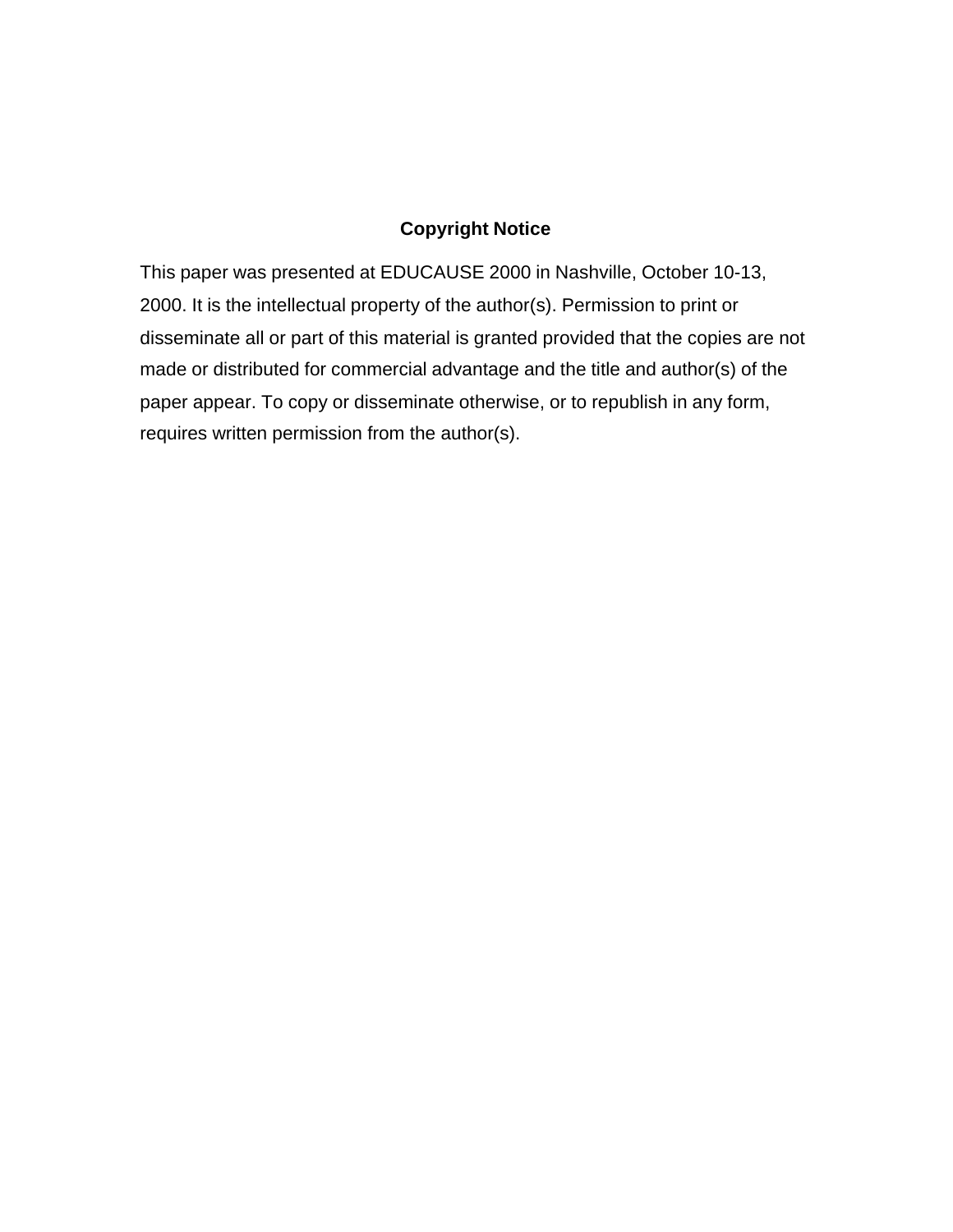## **Media-Rich Learning through Universal Computing and Wireless Thin Client By Mark Cain**

For nearly a decade, the College of Mount St. Joseph has been aggressively implementing technology to serve learning. As a result, two thirds of the faculty use PowerPoint for presentations, create Web pages in support of their courses or use WebCT for course management. The College also has an active distance learning program. It will not be long before most courses will have a substantial multimedia component.

While technology now plays a substantial role in the College's educational processes, it has also posed several challenges. As the use of computers in the learning enterprise has increased, providing a sufficient number of computers for student use has been difficult. Teaching labs are near maximum capacity. We have too few general-purpose computers with which students can write papers, do homework assignments, check e-mail and surf the Web. In addition, students do not have remote access to the software that is in teaching labs. This is a particular problem for the College, because most of our students are commuters. In sum, the College has been building an elaborate media rich learning environment but has not possessed an adequate infrastructure to deliver it into the hands of students.

To address this shortcoming, the administration concluded that the College was ready for a universal student computing requirement. As we began to consider such a requirement, we realized that whatever we did must be affordable for our students. The College of Mount St. Joseph is a private institution, with tuition higher than that of its publiclyfunded competitors, but its student body is not affluent. Many are the first in their families to attend college. Any technology fee necessary to support a universal computing requirement could not unduly strain the budgets of our constituents.

We also knew that we wanted our solution to provide for ubiquitous computing. Students should be able to access computer-based resources anytime, anywhere. As a corollary, the solution must provide for portable computing. It must be easy to access, easy to transport, easy to use. Whatever solution we came up with would need to work both on campus and off.

Certainly whatever we did would have to be functional. Students would need to be able to check e-mail, cruise the Web, take notes in class, complete homework assignments, write papers, and access the courseware that our faculty have been developing over the past few years. They would have to be able to access the software in the computer labs. This software directly supports class work and could range from programming languages to SPSS (statistical software) to Microsoft Project (project management) to FrontPage (Web page creation). The solution would need to allow the student easy access to library resources. (The College's library is heavily automated, with thousands of journal articles in full-text form, a large number e-books, and an electronic reserve system through which students can access images of reserve items. All of these are available through a Web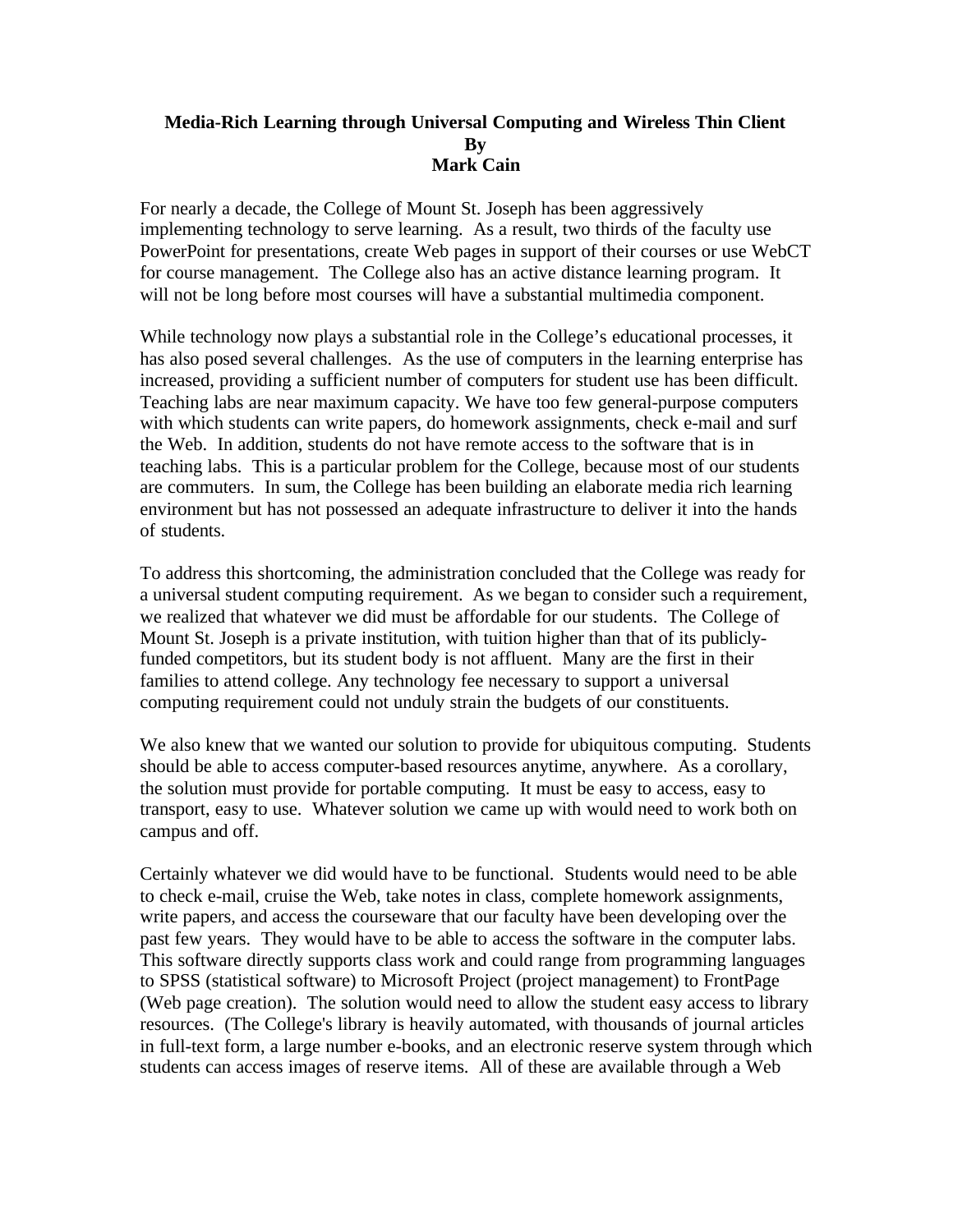front-end.) Finally, the solution would provide access to other campus services, including web registration and student records, electronic bookstore, etc.

The characteristics above would, at first blush, dictate a solution using notebook computers. However there are problems with using laptops for a population composed of college students. For one, the machines are expensive. Even a modestly priced one typically costs \$1,600 to \$2,000. They are too heavy, weighing between five and seven pounds. They take too long to power up. (Imagine that you are a student coming into class five minutes late. Your classmates are already working on their machines but you lose another minute waiting for yours to boot and an application to launch.) Finally – and here is the deal breaker – is the issue of battery life. After two hours, many laptops start beeping at you to indicate that they are running out of power. Unless the College wanted to run an awful lot of power into each classroom, long battery life was a *sine qua non* for the success of the project.

As we began to consider the limitations of the laptops, an alternative occurred to us. What if we could use large CE devices? The handheld PC pro line of CE devices are only slightly smaller than notebook computers, yet they offer advantages that laptops don't. First, they are relatively inexpensive; they can be purchased for under \$1000 each. Second, they are light, weighing in at two to three pounds. Because they don't have a hard disk to spin up during a boot process, they are instant on and off. You can even shut them off in the middle of a file and not lose data. They also have a long battery life, typically eight hours.

A successful universal computing requirement, though, cannot just consider the device that is placed in the hands of the students. There is a whole infrastructure that must support it. Conventional approaches would have the students plugging into a wired network. That would necessitate network wires and hubs or many ports in each classroom, etc. Students would need access to course-related software. Because the needs would change from semester to semester, there would be the constant task of installing and uninstalling applications on student machines. This would be a support nightmare.

Taking all these factors into account, the College of Mount St. Joseph determined that a totally new model was needed for student computing. We call this approach wireless thin client. In the new model, each student would be equipped with a Windows CE-based hand-held PC pro. This CE device would have a monitor of eight to ten inches in diameter and an almost full-scale keyboard. Examples of such devices are the NEC MobilePro 880 and the Vadem Clio C-1050. On the CE device would reside basic productivity software, including pocket Office and a Web browser.

The CE device would have a modem for off-campus use. On-campus network connectivity would be via a wireless network card. In October 1999, Lucent WaveLAN came out with products based on the new IEEE802.11b High Rate (HR) wireless standard (11 Mbps). The College would blanket the campus with this technology. Wireless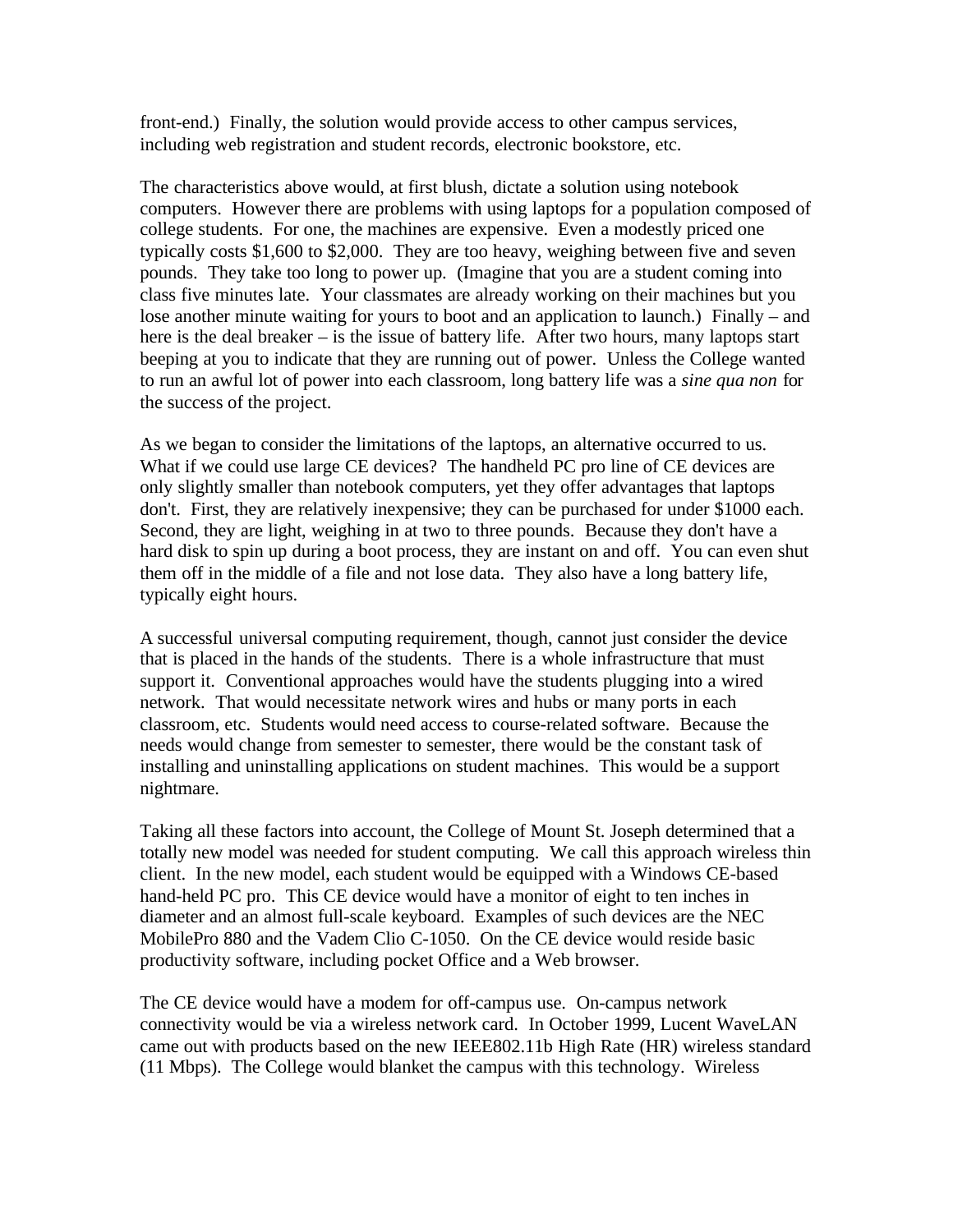connectivity would allow the students to roam the campus while still maintaining access to the network, the Internet and network software.

One challenge was how to address the functional shortcomings of a CE device. The software available for the CE operating system is limited in number and power. However, the CE device supports the Citrix Independent Computing Architecture (ICA), making it a natural thin client. The College decided to employ server-based computing, using Microsoft's Terminal Server for Windows with Citrix MetaFrame. The software in the computer labs would be installed on this server and usable by the students just as if it were running natively on the CE devices. With this model, software upgrades could be made at a single location on the servers, rather than having to constantly install and uninstall software on each client device.

In 1999, the College conducted a technical proof-of-concept. Staff evaluated several CE devices in the middle two quarters of 1999 and selected the HP Jornada 820 for the pilot. At the beginning of the fall, a wireless network was installed on the top floor of the Residence Hall and in a workspace used by network and PC technicians. In November 1999, the College installed a test server, running a beta copy of Windows 2000 and MetaFrame. Initial software applications included Office 2000, Visual Studio Pro, Project, Internet Explorer, Adobe Acrobat Reader, and Oracle client tools.

Getting the three technologies (CE device, high-speed wireless and MetaFrame) to work together was a snap. The system ran flawlessly and quickly over the wireless connection. In December, the College used twenty laptops and CE devices to simulate a classroom setting. Our objective was to "break the server" or "bog down the wireless network" if we could. We couldn't. Performance continued to be brisk. The only two slowdowns we could perceive were some visual effects, such as dissolves and wipes, in PowerPoint and a file download taking an unusually long time. That file, by the way, was a 500-600 page technical manual in .pdf format. The Web browser installed on the Citrix server took about 2 minutes to download the file when all machines were attempting it at once.

One concern we had was power consumption on the handheld PCs. The wireless network card consumes considerable power, substantially cutting into the normal 8-10 hour battery life of the CE device. Happily, after more than two hours of intensive classroom simulation, the handheld PC battery was at 58 percent. We judged that this was sufficient for a student to get through his/her normal school day, which would typically consist of attending two or three classes, accessing library reserves and other resources, checking e-mail, even cruising the Web. All without recharging.

Based upon the success of the proof-of-concept, we proceeded. The new universal computing requirement, dubbed MERLIN (for Media Rich Learning Infrastructure) became a reality for freshmen entering in the fall of 2000. The technology was immediately integrated into two interdisciplinary courses that are part of a new core liberal arts and sciences curriculum at the College. Through MERLIN, students in these and other classes have access to class discussion lists, online pop quizzes, Web based simulations and case studies, and class exercises. Much of the software in the student